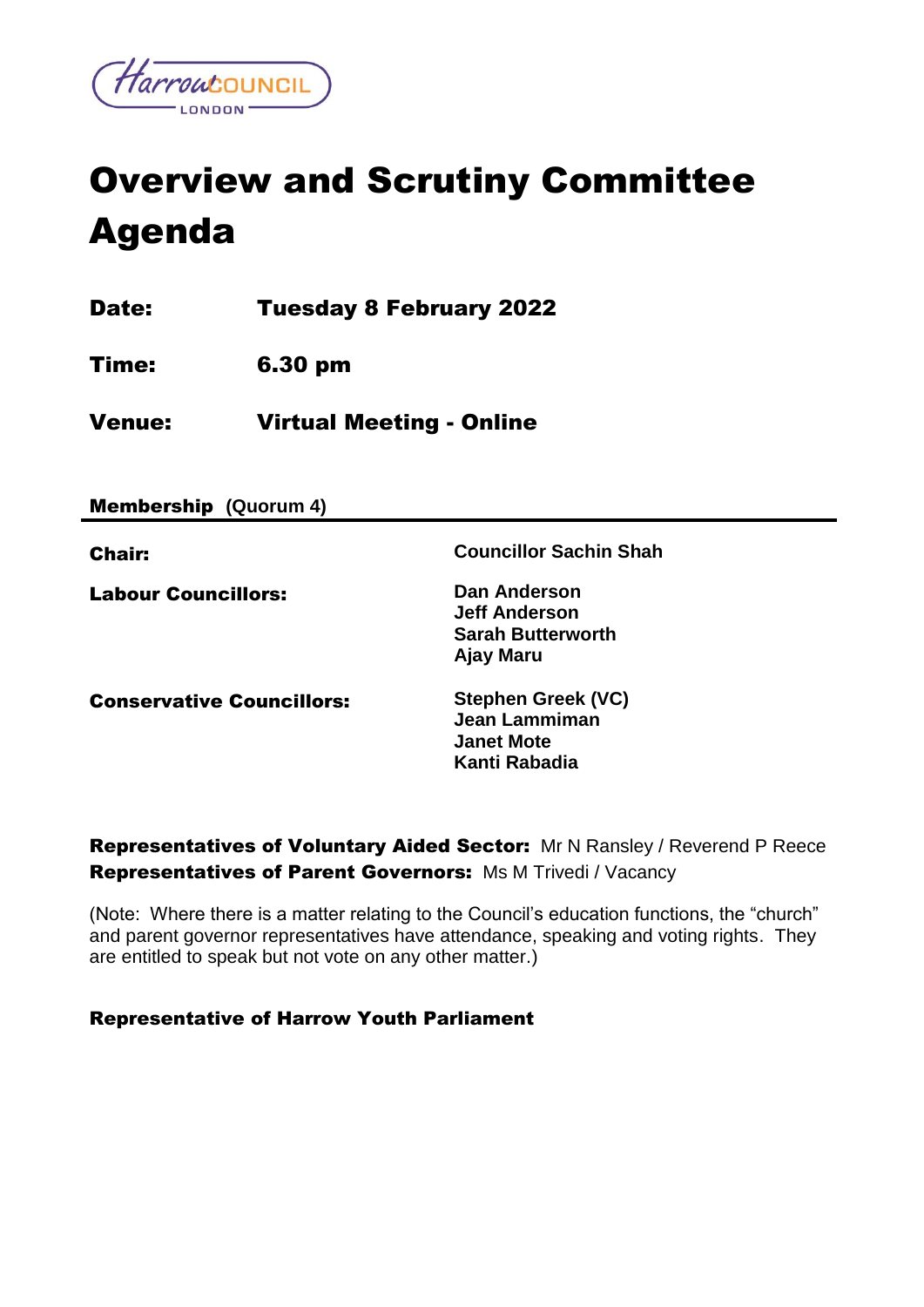# Labour Reserve Members: 1. Sasi Suresh

- 
- 2. James Lee
- 3. Jerry Miles
- 4. Chloe Smith
- 5. Angella Murphy-Strachan

### Conservative Reserve Members: 1. Philip Benjamin

- 
- 2. Stephen Wright
- 3. Norman Stevenson
- 4. Ramji Chauhan

Contact:Andrew Seaman, Senior Democratic & Electoral Services Officer E-mail: andrew.seaman@harrow.gov.uk

Scan this code for the electronic agenda:

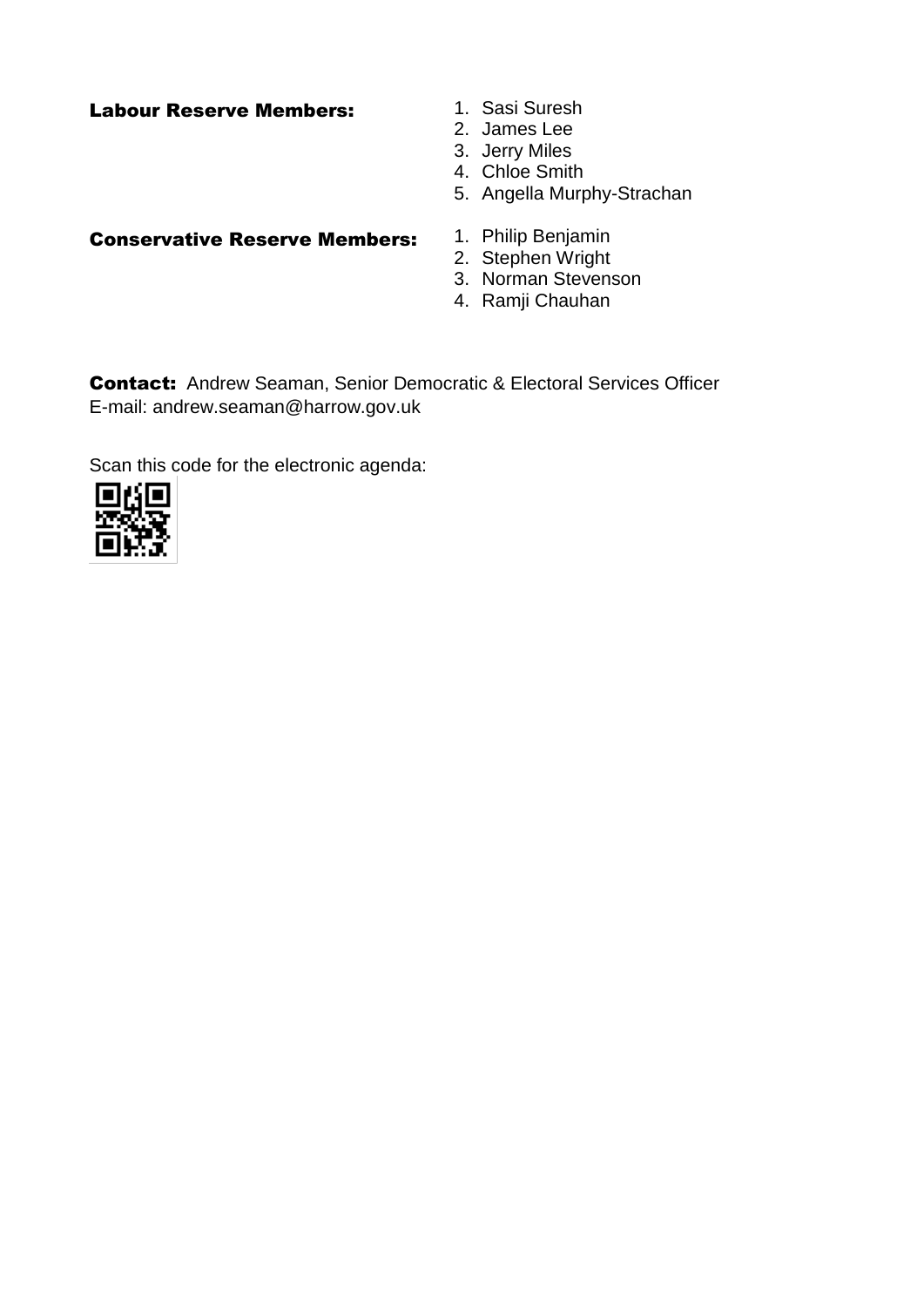# Useful Information

# **Meeting details**

This meeting is open to the press and public and can be viewed on [www.harrow.gov.uk/virtualmeeting](http://www.harrow.gov.uk/virtualmeeting)

# **Filming / recording of meetings**

Please note that proceedings at this meeting may be recorded or filmed. If you choose to attend, you will be deemed to have consented to being recorded and/or filmed.

The recording will be made available on the Council website following the meeting.

**Agenda publication date: Friday 28 January 2022**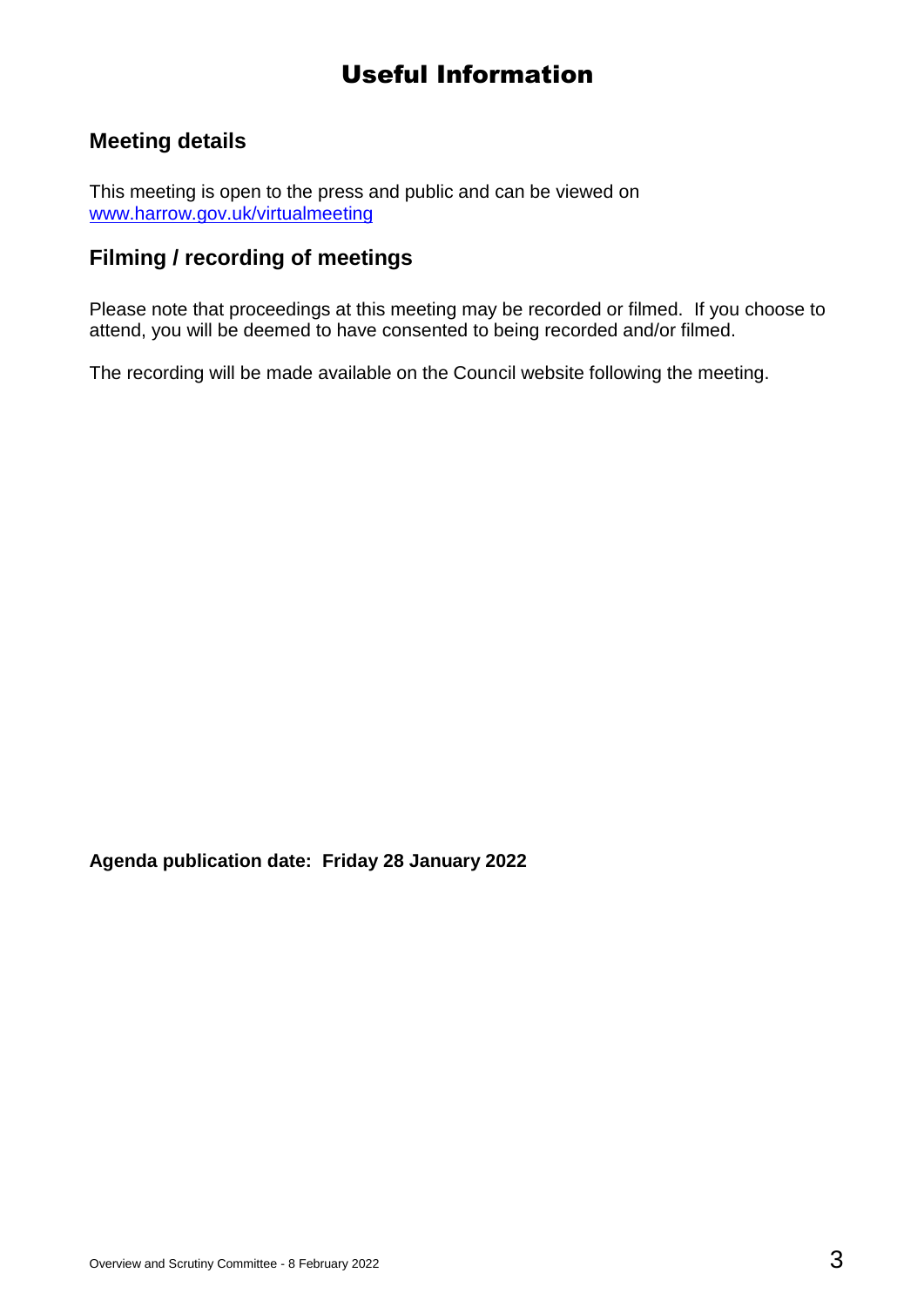# **Agenda - Part I**

#### 1. **Attendance by Reserve Members**

To note the attendance at this meeting of any duly appointed Reserve Members.

Reserve Members may attend meetings:-

- (i) to take the place of an ordinary Member for whom they are a reserve;
- (ii) where the ordinary Member will be absent for the **whole** of the meeting; and
- (iii) the meeting notes at the start of the meeting at the item 'Reserves' that the Reserve Member is or will be attending as a reserve;
- (iv) if a Reserve Member whose intention to attend has been noted arrives after the commencement of the meeting, then that Reserve Member can only act as a Member from the start of the next item of business on the agenda after his/her arrival.

#### 2. **Declarations of Interest**

To receive declarations of disclosable pecuniary or non pecuniary interests, arising from business to be transacted at this meeting, from:

- (a) all Members of the Committee;
- (b) all other Members present.

#### 3. **Minutes** (Pages 7 - 54)

That the minutes of the meeting held on 14 December 2021 be taken as read and signed as a correct record.

3(a) Minutes of the meeting held on 11 January 2022:: (To Follow)

That the minutes of the special meeting held on 11 January 2022 be taken as read and signed as a correct record.

#### 4. **Public Questions \***

To receive any public questions received in accordance with Committee Procedure Rule 17 (Part 4B of the Constitution).

Questions will be asked in the order in which they were received. There will be a time limit of 15 minutes for the asking and answering of public questions.

**[The deadline for receipt of public questions is 3.00 pm, 20 January 2022. Questions should be sent to [publicquestions@harrow.gov.uk](mailto:publicquestions@harrow.gov.uk)** 

#### **No person may submit more than one question].**

#### 5. **Petitions**

To receive petitions (if any) submitted by members of the public/Councillors under the provisions of Committee Procedure Rule 15 (Part 4B of the Constitution).

### 6. **References from Council/Cabinet**

(if any).

#### 7. **Borough Plan - Key Achievements and Future Intentions** (To Follow)

8. **Any Other Business**